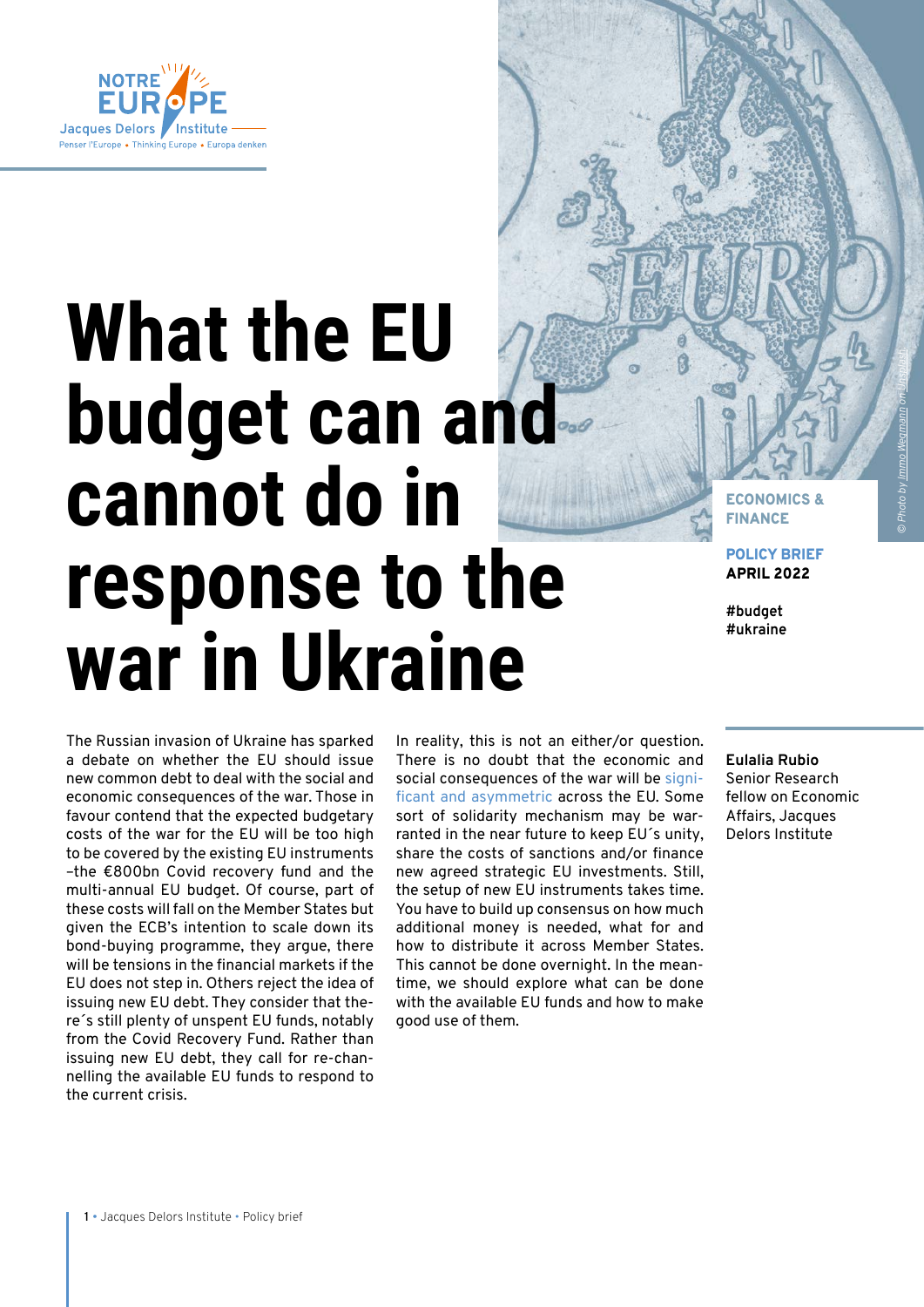# **I A classification of spending needs stemming from the war**

As said above, the establishment of new EU instruments takes time. Thus, as a general guideline, already available EU funds are very useful to deal with immediate needs**.** Yet, existing EU budgetary tools –the EU budget and the Recovery and Resilience Facility– are subject to eligibility rules. For instance, the Treaty**<sup>1</sup>** forbids the use of the EU budget to finance military expenditure and EU cohesion policy regulations set strict limits to investments in gas infrastructure.

Table 1 shows the different expenditure needs stemming from the war according to two variables, that is, the time horizon –whether it is something that requires immediate action or an investment to be progressively scaled up in multiple years– and whether the expenditure required is eligible under EU budget and RRF rules.

Looking at the table, **the EU budget is particularly well-suited to deal with the emergency needs listed in the upper-left cell**: tackling the refugee crisis and avoiding major humanitarian catastrophes both in Ukraine and Moldova as well as in food import dependent countries in Africa and the Middle

East. It is likely that existing EU funds are not sufficient to cover some of these emergency needs. In this case, EU institutions should explore all possible ways to increase the amount of resources, be it by frontloading future allocations, re-programming EU funds, making use of flexibility mechanisms or using hybrid instruments to pool EU funding with other public and private partners.

At the other extreme, **the EU budget cannot be used to provide military assistance to Ukraine**. That is why Member States have resorted to a specific EU off-budget instrument created in 2020 to do so, the European Peace Facility (EPF). The EPF has already been mobilised three times to provide up to €1.5bn in military equipment to Ukrainians.

**Available EU funds are also of little help to cover the costs of increasing LNG imports or to provide short term relief to households and firms affected by the rise of energy costs**. Not only the amounts required to offset the rise of energy prices largely surpass the EU budget´s capacity but most EU budget programmes, as well as the RRF, are investment-oriented. Thus, due to their eligibility rules, they have limited capacity to finance income support schemes or subsidize firm´s operating costs. An exception to

|                                                   | Immediate action                                                                                                                                                    | Multi-annual investment*                                                                                                |
|---------------------------------------------------|---------------------------------------------------------------------------------------------------------------------------------------------------------------------|-------------------------------------------------------------------------------------------------------------------------|
| Full eligibility under the<br>EU budget/RRF rules | Tackle the refugee crisis<br>Provide humanitarian aid to<br>$\bullet$<br>Ukraine and Moldova<br>Prevent a food crisis in Africa<br>$\bullet$<br>and the Middle East | Accelerate the energy tran-<br>sition                                                                                   |
| Limited eligibility under<br>EU budget/RRF rules  | Mitigate the impact of high<br>energy prices on consumers                                                                                                           | Diversify gas supply in the<br>medium-term (investment in<br>gas infrastructure)<br>Strengthen EU defence<br>capacities |
| No eligibility under EU<br>budget/RRF rules       | Provide military aid to<br>٠<br>Ukraine<br>Diversify gas supply in the<br>$\bullet$<br>short-term (increase LNG<br>imports)                                         |                                                                                                                         |

#### **TABLE 1.** A classification of spending needs stemming from the war

\* The category 'Multi-annual investment´ includes investment actions with different time horizons. Some can be quickly deployed and provide short and medium-term returns (e.g. deployment of renewable heating systems, renovation of houses) whereas others will take time to be fully implemented and will generate returns in the medium and long term (build up an hydrogen supply chain).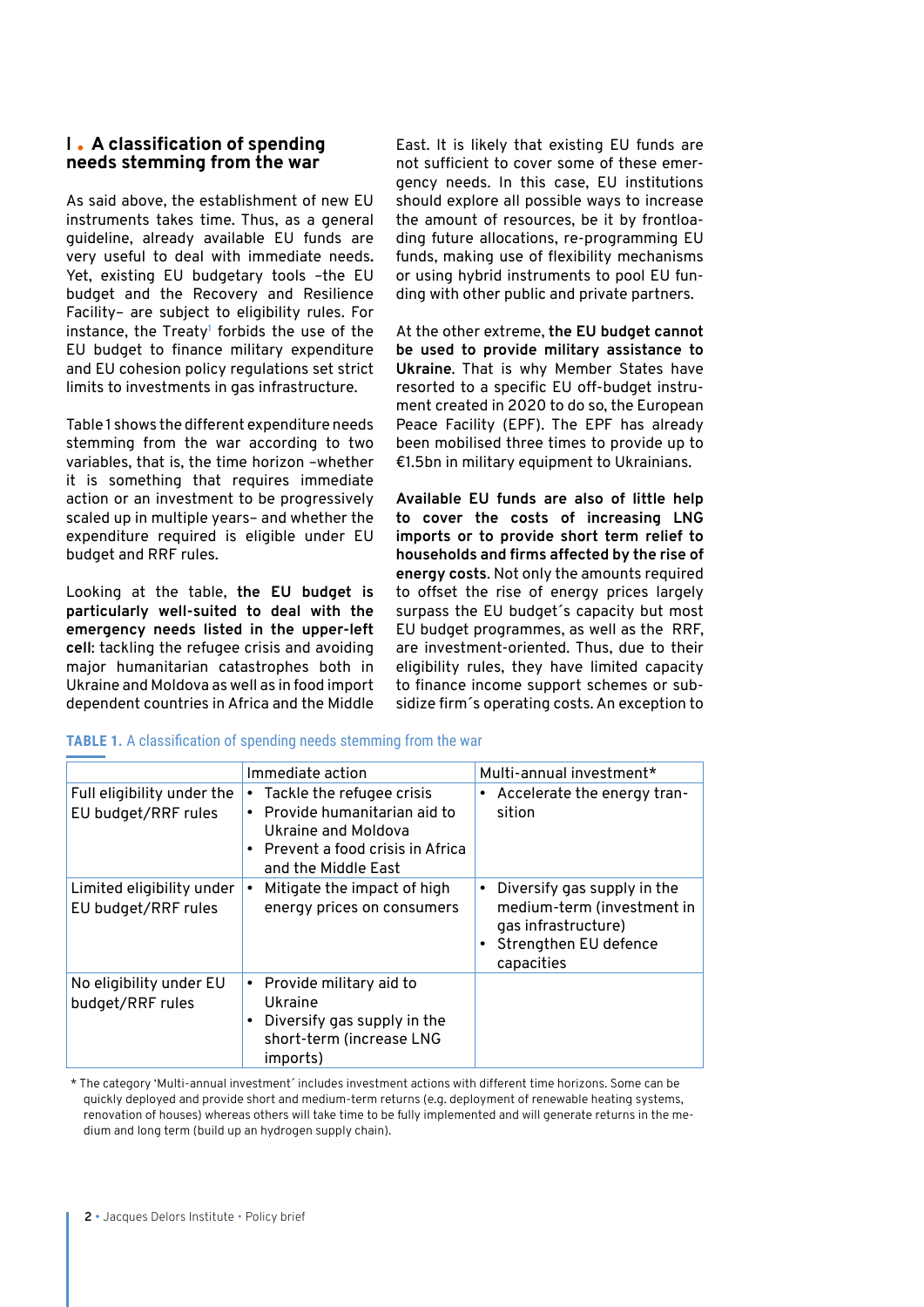that is the Common Agriculture Policy (CAP), which is the only EU-wide income support policy. The CAP has a specific crisis reserve to support farmers in case of market disruptions, which has been mobilised to help farmers affected by the higher price of fertilizers.

Looking at the medium-term, **existing EU funds can play a major role in accelerating the energy transition**. Supporting the deployment of renewables, scaling up energy efficiency investments, financing low-carbon mobility infrastructures and helping decarbonise the industry are key objectives of both the RRF and the EU cohesion policy funds. In this respect, there is a strong case to amend national RRF plans and review 2021- 2027 Cohesion Partnership Agreements to allocate more EU funds to climate-mitigating actions. In this case, however, **the challenge is not only finding extra EU funds but spending them faster**. That explains the Commission´s emphasis on things such as promoting fast permitting, reducing administrative obstacles and reskilling the workforce in its ["Repower" Communication.](https://eur-lex.europa.eu/legal-content/EN/TXT/?uri=COM%3A2022%3A108%3AFIN)

The strong focus on the climate transition also makes the EU cohesion funds and RRF particularly ill-suited to support the diversification of gas supply sources. They can offer a contribution to meet this challenge but they are subject to strict restrictions to finance gas infrastructures. Likewise, **the EU budget cannot finance military equipment but can help strengthen EU´s defence capacity** by increasing the budget of the European Defence Fund (EDF), which finances trans-national defence research and development projects.

In the sections below we discuss in more detail what the available EU funds can do in specific areas.

# **II The EU budget response to the refugee crisis**

The fact that **the four EU Member States neighbouring Ukraine –Poland, Hungary, Slovakia and Romania– are big beneficiaries of EU cohesion funding** has allowed the Commission to build up a quick and significant response to the refugee crisis through the re-shuffling of unused EU cohesion policy funds. In particular, through the so-called **CARE (Cohesion's Action for Refugees in Europe) and CARE+ initiatives**, the Commission permits Member States to unlock the remaining 2014-2020 cohesion policy funds and make use of the available 2022 tranche of the REACT-EU to finance measures and services to host the refugees**2**. The Commission estimates that, overall, these measures can release [€17bn in extra funds.](https://www.consilium.europa.eu/en/press/press-releases/2022/04/04/ukraine-council-unlocks-17-billion-of-eu-funds-to-help-refugees/) This roughly corresponds to half of the cost of hosting and integrating the refugees during this year according to some estimates**<sup>3</sup>**.

The CARE and CARE+ initiatives are clearly inspired by the CRII and CRII+ initiatives adopted at the start of the Covid-19 pandemic. As the latter, **they do not offer new EU financial resources but provide flexibility to use existing, unspent cohesion policy resources to finance crisis-related measures**. It is striking to note the difference with the EU budget response to the 2015-16 Syrian refugee crisis (see Table 2). Admittedly, the number of refugees was lower. In 2015 and 2016, 2.5 million people applied for asylum in the EU whereas, according to the UN High Commissioner for Refugees (UNHCR), over4 million Ukrainians have already moved to the EU since the start of the war. Yet, **the amount of EU funds released in three years to help Member States receiving Syrian refugees (€5.7bn) was one third of what has been mobilised in only one year to host the Ukrainian refugees (€17.4bn)4.** Besides, the extra money was mostly used to strengthen EU funds for asylum, migration and border management. The greater openness from populations to help Ukrainian refugees and the fact that they have been granted 'temporary protection', thus allowing them to accede to normal welfare and education services, explains why this time the response has been mostly based on cohesion funding.

A criticism that has been made to the CARE initiative is that it does not constitute fresh money and that it diverts cohesion money from its real purpose –to support long-term development. There are two objections to this criticism. The first is that **part of the unused 2014-2020 cohesion policy money would have otherwise been lost given that it have to be spent by the end of 20235**. This was particularly a high risk for frontline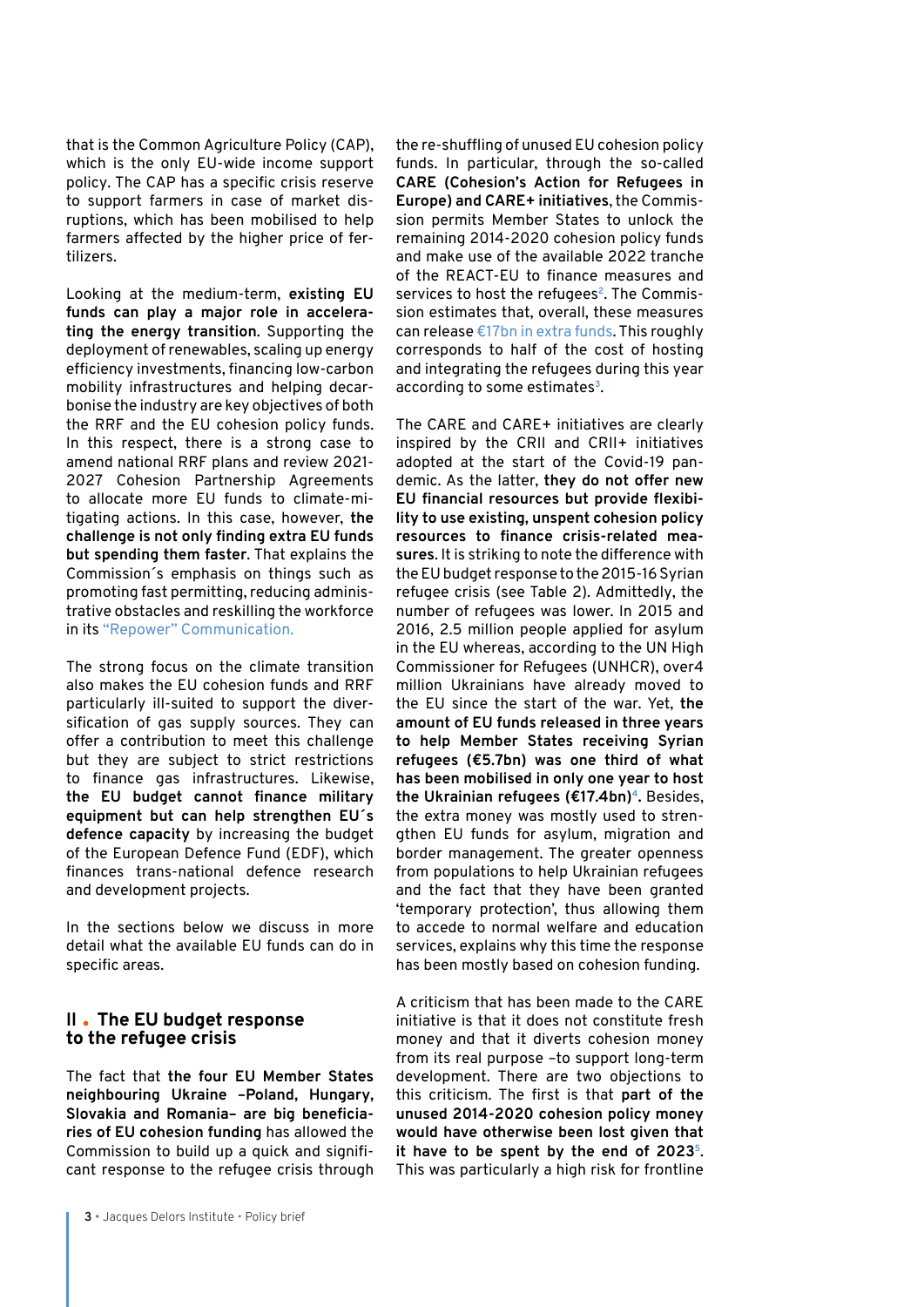**TABLE 2.** Comparing EU budget responses to the Syrian refugee crisis (2015-2018) and the Ukrainian refugee crisis (2022), in €bn\*

|                                                                                                                      | EU budget response<br>to the Syrian refugee<br>crisis<br>$(2015 - 2018)$ | EU budget response to<br>the Ukrainian refugee<br>crisis (2022) |
|----------------------------------------------------------------------------------------------------------------------|--------------------------------------------------------------------------|-----------------------------------------------------------------|
| Measures to unlock unused 2014-2020<br>cohesion policy funding (ERDF, ESF)                                           |                                                                          | €8.5bn                                                          |
| Re-allocation of REACT EU funds for 2022                                                                             |                                                                          | €9.5bn                                                          |
| Measures to unlock unused 2014-2020<br>EU asylum, migration and border manage-<br>ment funds (AMIF and ISF)          |                                                                          | €0.4bn                                                          |
| Reinforcement of asylum, migration and<br>border management funds (AMIF and ISF)                                     | €3.6bn                                                                   |                                                                 |
| Reinforcement of EU agencies in charge<br>of border control (FRONTEX), asylum and<br>visa management (EASO, EURODAC) | €1.4bn                                                                   |                                                                 |
| Provision of humanitarian aid to Greece<br>with the Emergency Support Instrument<br>(ESI)                            | €0.6bn                                                                   |                                                                 |
| <b>TOTAL</b>                                                                                                         | €5.7bn                                                                   | €17.4bn                                                         |

▲ Source: [Council of the EU's press release of 4 April 2022](https://www.consilium.europa.eu/en/press/press-releases/2022/04/04/ukraine-council-unlocks-17-billion-of-eu-funds-to-help-refugees/) and Darvas, Z. et. al (2018), EU funds for migration, [asylum and integration policies,](https://www.bruegel.org/2018/05/eu-funds-for-migration-asylum-and-integration-policies/) study for the European Parliament, April 2018

\*The table only includes EU funding allocated within the EU. It does not include EU funds to help third countries manage the refugee crisis. In 2015-18, amounts allocated to third countries (such as the EU contribution to the Facility for Refugees in Turkey, €1bn, or the Emergency Trust Fund for Africa, €2.5bn) were significant.

countries having low absorption rates such as Slovakia and Romania (53% and 55% of 2014-2020 funds spent by 2021), less so for Poland (68%) or Hungary (78%). The second objection is that REACT-EU funds were already designed as crisis-response funds. What the Commission proposes is to shift the type of crisis to which these funds must respond.

Will the CARE initiative be enough ? So far EU funds have provided support for the immediate reception of refugees but EU countries will be confronted with substantial costs for their longer-term integration. It is difficult to estimate these costs and how uneven they will be distributed across Member States. This will depend on how many Ukrainians decide to remain out of Ukraine and the extent to which they will voluntarily disperse across the EU. In case we need more EU money, there are different options. One is to use the 2021-2027 [AMIF funding](https://ec.europa.eu/home-affairs/funding/asylum-migration-and-integration-funds/asylum-migration-and-integration-fund-2021-2027_en) but the overall budget is very small (€9.9bn for the whole Union) and 60% is pre-allocated across Member States on the basis of precrisis migration data. Another option is to resort to the various flexibility and special instruments included in the Multi-Annual Financial Framework (MFF), as it was done during the Syrian refugee crisis. The amounts available from these instruments are around €7-8bn in 2022/2023**6**. A third, more promising, option is to mobilise part of the 2021-2027 cohesion funding or re-allocate part of RRF funds to this end. This may be contested on the grounds that cohesion and RRF funds are long-term investment funds rather than crisis-response instruments. However, **the second-round effects of the refugee crisis will be less about tackling an emergency situation –covering first basic needs and providing short-term shelter to refugees– and more about developing longterm strategies to integrate the refugees** in the labour market, education and healthcare systems. As pointed out by Kerneïs (2022)**<sup>7</sup>** , the integration of a young population of refugees can have a positive effect in hosting countries. It can help address labour shor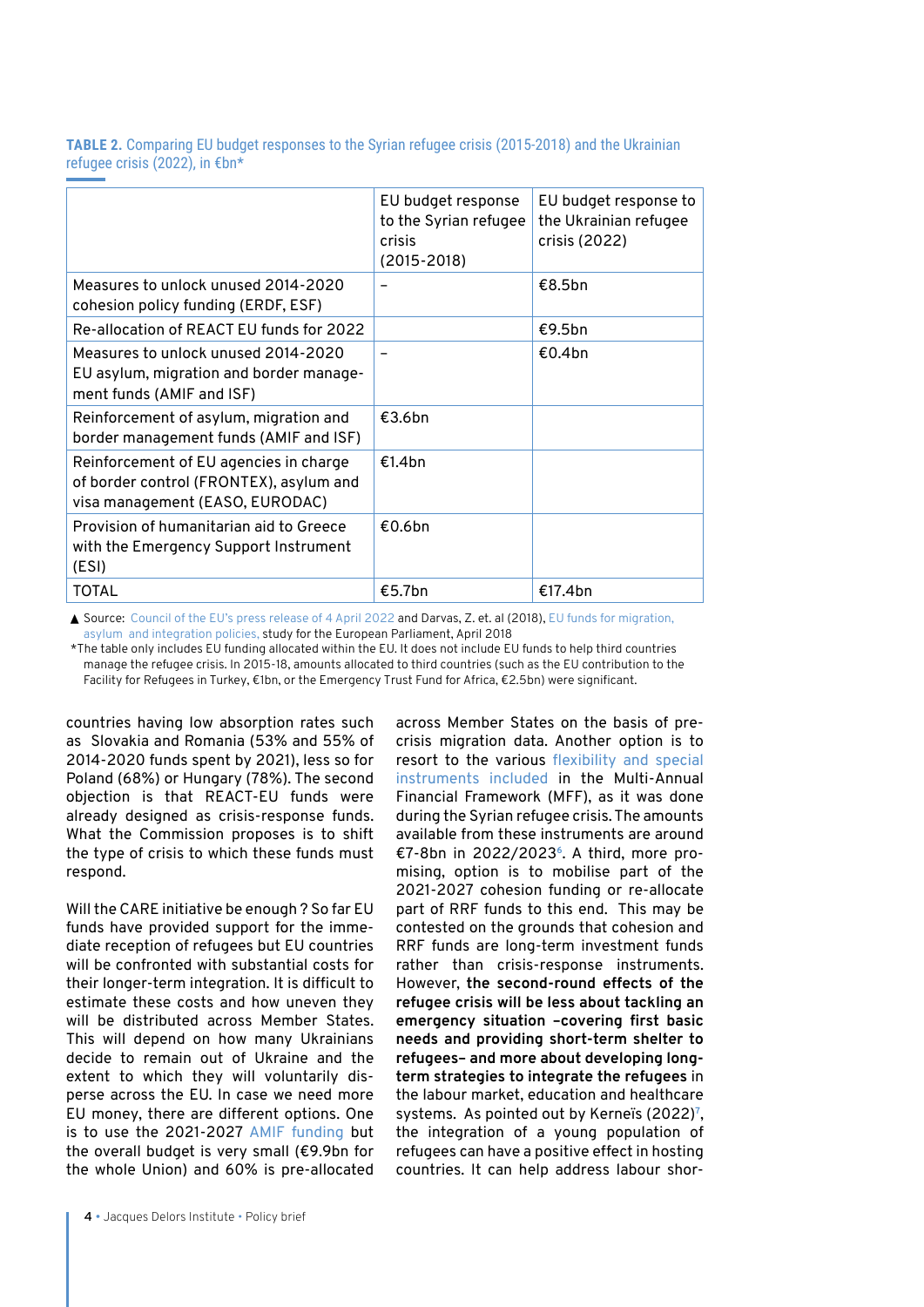tages and reduce demographic imbalances. **Using EU cohesion funds and RRF funds to meet this challenge is entirely in line with the idea of promoting long-term economic growth and sustainable development**.

### **III A neglected emergency: Increase humanitarian aid for Africa and Middle East's food import dependent countries**

It is often said that the EU budget is small in size and thus unable to respond to major economic crises. While this is true, it can have a meaningful impact in specific policy areas. One of these areas is humanitarian aid. **The EU, together with its Member States, is the world's leading humanitarian donor, accounting for some 36% of global humanitarian assistance**. The EU Commission alone, with its budget, is the second largest donor in the world after the USA**<sup>8</sup>**.

In particular, there is a risk of major food crisis in African and Middle East countries strongly dependent on cereal imports from Ukraine and Russia. As noted by the 2022 annual [UN](https://gho.unocha.org/trends/hunger-rise-unprecedented-levels-food-insecurity-require-urgent-action-prevent-famine)  [Global Humanitarian Overview](https://gho.unocha.org/trends/hunger-rise-unprecedented-levels-food-insecurity-require-urgent-action-prevent-famine), food prices had already increased by 30% prior to the war as a result of inflation and supply side disruptions following the outbreak of the Covid-19 pandemic. The Ukrainian crisis will further aggravate this situation. **According to the UN World Food Programme (WFP), if nothing is done the level of hunger in West and Central Africa can reach a [record level](https://www.wfp.org/news/hunger-west-africa-reaches-record-high-decade-region-faces-unprecedented-crisis-exacerbated)  in a decade by June 2022**.

So far the risk of a global food crisis has not been object of much attention. In the [March](https://www.consilium.europa.eu/en/press/press-releases/2022/03/25/european-council-conclusions-24-25-march-2022/)  [2022 European summit](https://www.consilium.europa.eu/en/press/press-releases/2022/03/25/european-council-conclusions-24-25-march-2022/), EU leaders committed to provide support to the Ukrainian Government with the set-up of an 'Ukraine Solidarity Trust Fund' (that is, a hybrid fund pooling EU budget resources with Member States' or other donors' contributions). Yet, no specific action was agreed to help food-dependent third countries. The war's implications for the global grain markets have been discussed in some EU agriculture council meetings and the Commission has published a [Communication on food security.](https://eur-lex.europa.eu/legal-content/EN/TXT/?uri=CELEX:52022DC0133) However, **as a result of the strong lobbying from farmers' associations, the incipient EU responses to the global food crisis have** 

**been poorly framed**. Both the Commission communication as well as the global [FARM](https://www.euractiv.com/section/agriculture-food/news/food-security-is-back-on-eu-leaders-menu-with-a-global-flavour/)  [initiative](https://www.euractiv.com/section/agriculture-food/news/food-security-is-back-on-eu-leaders-menu-with-a-global-flavour/) proposed by the French presidency of the Council put the focus on increasing EU food production and lowering commercial barriers to export EU food rather than providing direct humanitarian aid to countries at risk of hunger and malnutrition.

The EU should take this risk seriously and be at the level of its responsibility as second humanitarian donor in the world. To start with, **the EU should immediately increase its contribution to the UN World Food Programme.** According to the WFP's Executive Director, David Beasley, the Programme suffers from [a €8bn shortfall](https://www.politico.eu/article/world-food-programme-eu-fund-us-food-aid-ukraine-russia/) to cover all the emergency needs. The EU could help cover this gap by using the Solidarity and Emergency Reserve (SEAR). **Since SEAR was not used in 2021, there are €2.5bn of available funding that can be mobilised in 2022, 35% of which can be immediately mobilised to provide help to third countries (€800m)9.** In parallel, Member States should also increase their individual contributions to the UN World Food Programme. In this respect, it is worth noting that there are enormous differences among Member States in the level of support to humanitarian aid. In 2021, the German government´s budget on humanitarian aid represented 30% of the overall amount of global humanitarian aid provided by the European Commission and Member States. In contrast, French humanitarian aid only represented 3% of the overall European humanitarian funding**<sup>10</sup>**.

# **IV Why the EU budget and the RRF are of little help to combat energy prices**

Before the war, Europe was already experiencing a fossil fuel energy price crisis, with gas spot prices reaching 180€/MWh in December 2021, ten times higher than the 2010 decade average. Russia's invasion of Ukraine led to further increases in oil and gas prices. In that context, virtually all EU countries have adopted measures to shield consumers from rising energy prices. These include very different actions, from energy tax cuts or price controls on retail or wholesale energy to more or less targeted fiscal transfers. It is difficult to estimate the ove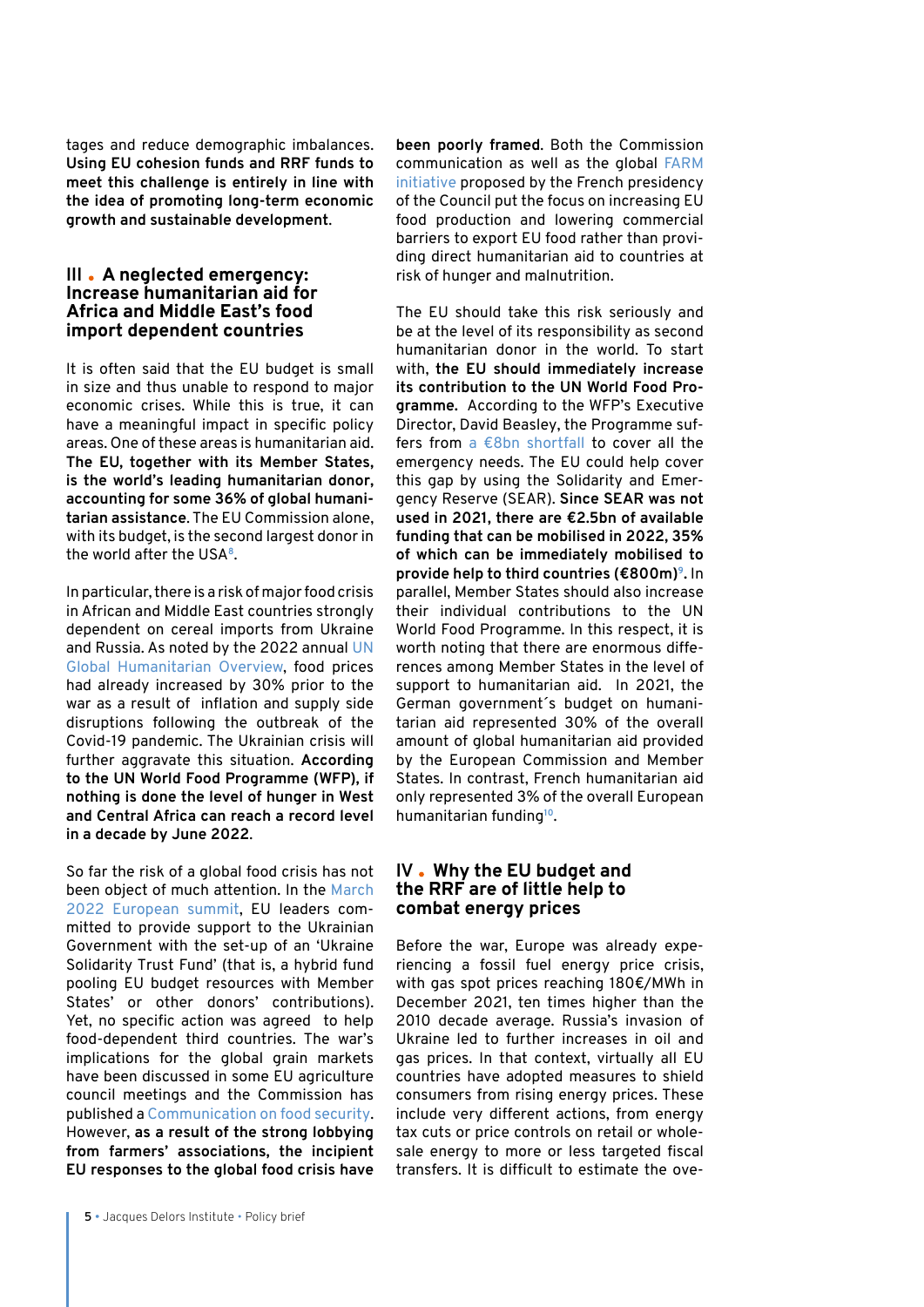rall budgetary cost of these measures but, according to some [experts,](https://www.bruegel.org/2022/03/the-economic-policy-consequences-of-the-war/) they may easily reach between 0.5% to 1% of Member States´ GDP in 2022. This roughly represents €70- 140bn for the whole Union. These estimates, however, may prove too conservative if the EU decides –or it is forced– to abruptly cut the import of Russian oil and gas.

If high prices persist, some countries may find themselves short of fiscal space to respond to it. Besides, asymmetries may put at risk the necessary unity to move further on sanctions for Russia. For all these reasons, many people consider that some sort of EU fiscal cost-sharing is warranted.

**In case Member States agree to cover part of these costs, it will be difficult to do it through a reshuffling of available EU funds.**  To start with, the volumes required would be too high - overall EU annual spending is €160bn approximately, even if this roughly doubles if we add up the estimated annual RRF commitments. Secondly, **most EU funds and programmes are investment-oriented. Thus, they have limited capacity to cover current expenditure costs**. For instance, EU cohesion policy funds provide important support to firms (particularly small firms) but this is earmarked for 'productive investments', meaning investments that have a lasting impact of at least five years (art 65 Common Provisions Regulation). In the case of the RRF, rules are less strict and there is no condition of the 'durability' of the actions financed but the overall plan shall have a 'lasting impact' (art 19 RRF). Besides, all RRF-financed actions should respect the 'do no significant harm' principle, something that may exclude actions adopted by Member States which explicitly or implicitly constitute subsidies for fossil fuels.

**The corollary of that is that any attempt to mutualise the costs of containing the rise of energy may require the set-up of a new EU instrumen**t**, probably financed by new EU debt** given the magnitude of the fiscal effort needed. Apart from mutualising costs, such a new EU instrument would have the advantage of restricting the list of eligible measures to those fully compatible with the climate transition, thus creating a disincentive for Member State to combat the rise of energy prices by subsidising fossil fuels.

### **V The scope to re-programme EU funds in response to new EU strategic goals generated by the war**

When the Covid-19 outbreak occurred in 2020, the EU was in the very last year of the previous MFF (2014-2020). As a result, there were practically no available EU funds to be used as most of them had been allocated to selected projects and implemented. Today the situation is different. We are at the start of the new Multi-Annual Financial Framework (MFF 2021-2027). EU funds have been pre-allocated to different EU programmes and Member States but not yet allocated to specific projects and even less executed.

**At first sight, this creates major opportunities to re-allocate EU funds in response to new strategic priorities generated by the Russian invasion of Ukraine**. In particular, one should not forget that most Member States have not yet made use of their share of RRF loans, which make up to €200bn that could be easily mobilised to meet new challenges. As regards the EU cohesion policy funds, there are important delays in the programming of new EU funds. To date, only a few Member States have submitted their "Partnership Agreements" to the Commission –that is, the basic plans setting the main objectives and lines of actions for the use of cohesion funding up to 2027 –and only one (the Greek one) has been adopted.

**However, the capacity to re-allocate may be constrained by eligibility rules. This is particularly the case for actions aimed at diversifying gas supply sources.** As shown in table 3, EU Cohesion policy rules impose strict limits on investments in gas transmission and distribution networks (including LNG terminals). RRF rules are less strict but too much re-shuffling towards gas may be difficult as Member States shall abide to the rule of keeping 37% of RRF funding to climate-mitigating actions. A way to scale up RRF or EU cohesion investment in gas could be to co-finance projects with the EIB (European Investment Bank), either directly or through the [InvestEU fund.](https://investeu.europa.eu/what-investeu-programme/investeu-fund_en) Yet, the EIB's new energy lending policy, adopted in 2019, imposes even stricter limits on gas investment: the EIB can only invest in gas infrastructure which is not only able but explicitly planned to transport low-carbon or renewable gases.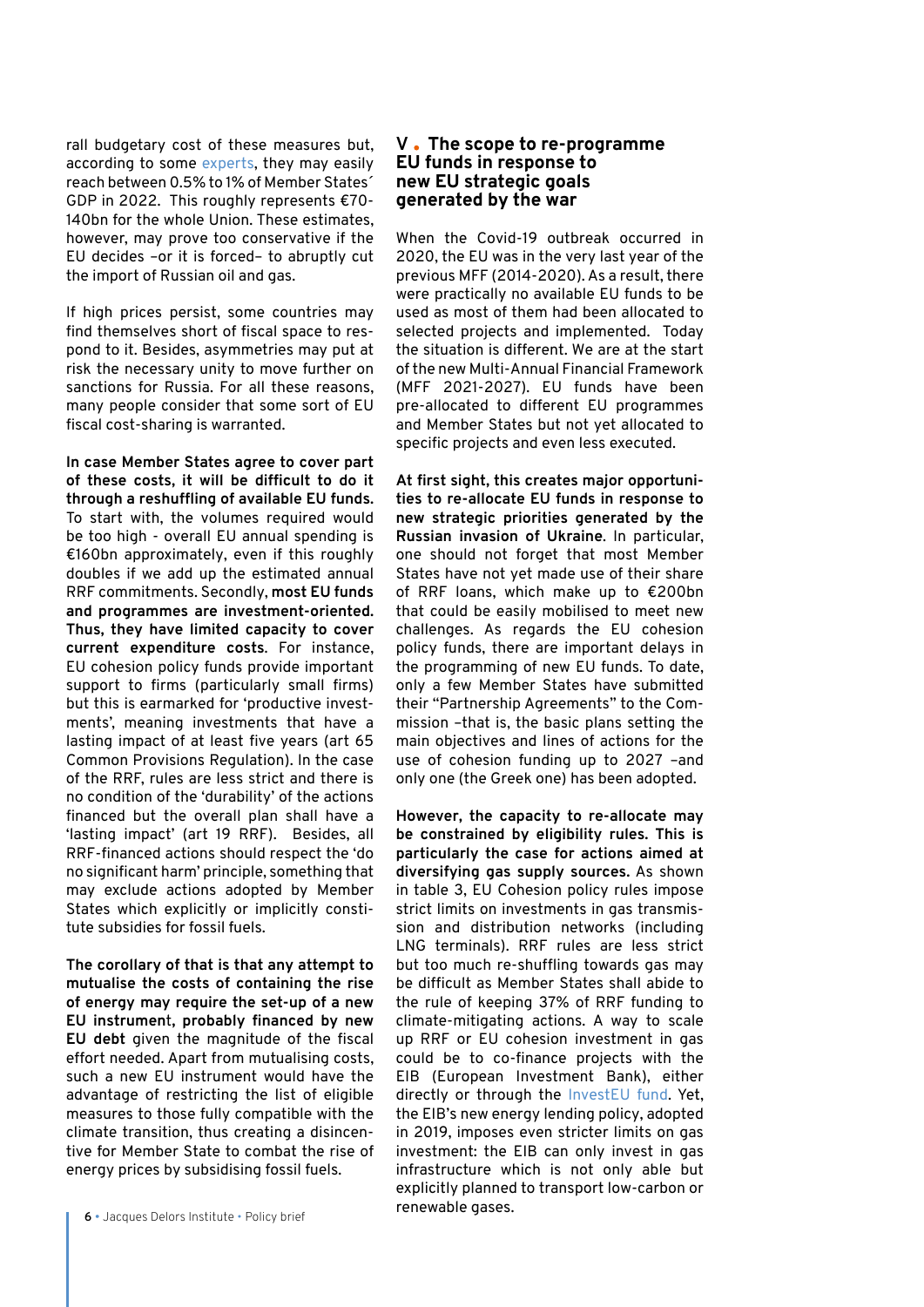#### **TABLE 3.** Different eligibility rules for investment in gas infrastructure

| <b>European Regional</b><br>Development Fund<br>and Cohesion Fund<br>ERDF and CF regu-                                                         | Possibility to invest in gas transmission and distribution networks<br>provided that such investment makes the networks ready for adding<br>renewable and low carbon gases (such as hydrogen, bio-methane<br>and synthesis gas).                                                                         |
|------------------------------------------------------------------------------------------------------------------------------------------------|----------------------------------------------------------------------------------------------------------------------------------------------------------------------------------------------------------------------------------------------------------------------------------------------------------|
| lation, Art 47.1.h.ii                                                                                                                          | Investments shall end by 2025 and are subject to strict limits:<br>Member States can only invest between 0.2% and 1.55% of their<br>overall ERDF and CF allocation to gas infrastructures (the exact<br>percentage depending on their level of GNI and the share of fossil<br>fuel in their energy mix). |
| Recovery and Resi-<br>lience Fund                                                                                                              | Possibility to invest in gas transmission and distribution networks if<br>they enable at the time of construction the transport (and/or sto-<br>rage) of renewable and low-carbon gases.                                                                                                                 |
| RRF regulation +<br><b>Commission' Tech-</b><br>nical guidance for<br>the application of<br>the 'do no signifi-<br>cant harm' under<br>the RRF | No upper limits but the RRF plan shall respect the 37% climate<br>target.                                                                                                                                                                                                                                |
| <b>EIB</b><br>EIB energy lending<br>policy, 2019                                                                                               | From 2021 on, the EIB will only invest in gas infrastructure that is<br>planned to transport low carbon gases, including the rehabilitation<br>and adaptation of existing gas infrastructures when it is part of this<br>goal.                                                                           |

In contrast, **there is a strong case to review national EU cohesion and RRF plans to further accelerate the energy transition.** One option could be to put more money on certain strategic areas, such as the production, distribution and storage of renewable gas (hydrogen and bio-methane) or improving the interconnection of the European energy networks. In other areas –e.g. building renovation or deployment of solar panels and wind turbines– the volume of RRF funds is already significant. Given the massive investment gap that still remains to reach EU's 2030 emission targets as well as the need to accelerate the process, an increase of EU funding in these areas is still very much warranted. Yet, **there is a risk of insufficient absorption capacity in certain EU Member States, that is, difficulties to spend all this EU money on time.** The EU cohesion policy may play a role there, e.g., by financing capacity-building actions for public administrations or supporting the reskilling and upskilling of the necessary workforce to support the roll-out of renewables or increase the number of buildings renovated. The recent Commission

initiative to launch a special call under the Technical Support Instrument (TSI) to support Member States with the preparation and implementation of measures to phase out their reliance from Russian gas is also very welcomed.

## **Conclusions**

Russia's invasion of Ukraine will have significant economic consequences for the European Union and its Member States. One possibility could be that, in the coming months, a consensus is built on issuing new EU debt to share the costs of the crisis and finance new key strategic EU priorities. Yet, setting up new EU instruments will take time. In the meantime, we should explore what can and cannot be done with the available EU funds.

This paper makes some reflections on this question. Three main messages can be drawn from the analysis.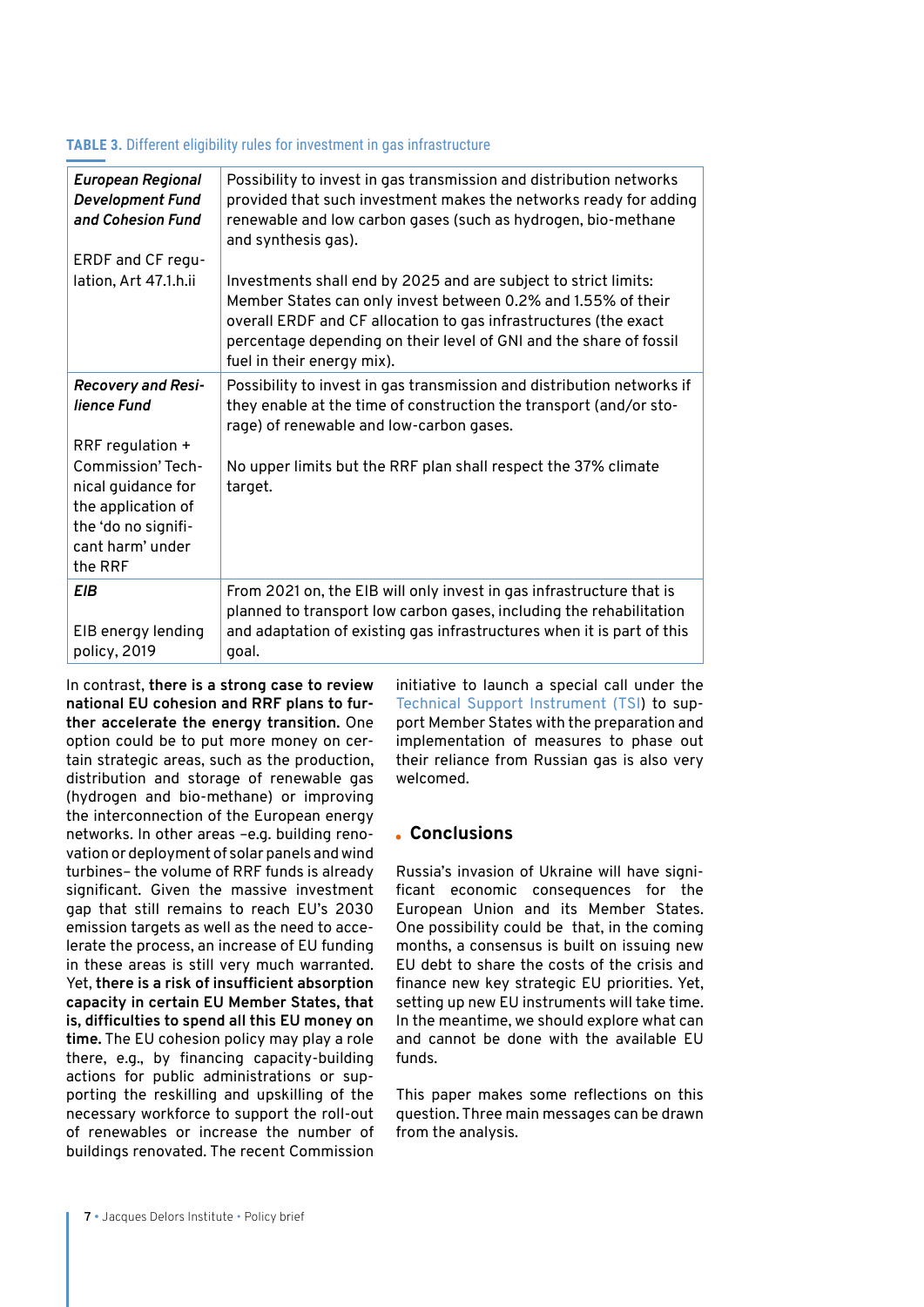The first is that **mobilising available EU funds is the fastest way to respond to shortterm emergencies**. The EU Commission has quickly released extra EU funds to provide humanitarian aid to Ukraine and Moldova and tackle the refugee crisis. Both responses are commensurate, even if they may need to be scaled up in the coming months. In particular, regarding Ukraine, the EU will have to accompany short-term help with new funds both to reconstruct Ukraine after war and provide support to the enlargement process. In contrast, little attention has been paid to another major, short-term emergency: the risk of food crisis in Africa and the Middle East. The EU should take this risk seriously and be at the level of its responsibility as second humanitarian donor in the world. It should immediately increase its contribution to the UN World Food Programme, which suffers from a €8bn shortfall to cover all the emergency needs.

A second message is that **the capacity to use available EU funds in response to some new strategic priorities due to the war is constrained by existing eligibility rules**. A case in point is the goal of diversifying gas supply. Both EU cohesion policy rules and the new EIB energy lending policy set strict limits to investments in gas infrastructure. RRF rules are less strict but too much re-shuffling towards gas may be difficult as Member States shall abide to the rule of keeping 37% of climate funding. Eligibility rules also restrict the capacity to use cohesion or RRF funds to provide short-term relief from high energy prices. This is because both programmes are investment-oriented and are bound to finance actions having a lasting impact.

A third key message is that, unlike the Covid-19 outbreak, the Ukrainian crisis has unfolded at the moment when the Union starts a new EU´s Multi-Annual Financial Framework (MFF). This creates **major opportunities for re-programming**, as many EU funds have not yet assigned to specific projects and even less executed. The EU should seize this opportunity to thoroughly revise national Recovery Plans and EU Cohesion Partnership Agreements to allocate more EU funds to accelerate the energy transition, that the war is giving a geopolitical incentive to. Yet, one should be aware of the risks of low absorption in certain EU Member States. It is thus essential to accompany the increase of EU funds with complementary measures aimed at strengthen administrative capacities, simplify permit procedures and support the reskilling or upskilling of the necessary workforce to frontload the roll out of renewables and energy efficiency investments.

Finally, there is a crucial issue which has not been mentioned in this paper: if part of the EU's response to the crisis shall come from a re-shuffling of existing EU budget and RRF funds, and providing that Poland and Hungary are among the most affected EU member states, what happens if these countries do not get their National Recovery plans adopted and if Hungary loses access to its cohesion envelope as a result of the application of the rule of law conditionality? This is a very complex question that merits a detailed discussion but it must be recalled that releasing this EU money is first and foremost at these countries' interest. Thus, the new context should not weaken, but reinforce, the European Commission's position in the rule of law battle conflict with these two countries

# **References**

- **1** Art 41.2 TFUE.
- **2** In particular, the Cohesion's Action for Refugees in Europe (CARE) initiative extends the exceptional 100% EU co-financing rate applied in response to the pandemic by a year, allows Member States to use all remaining 2014-2020 resources from ERDF and ESF funds to finance any type of measures to support Ukrainian refugees, simplifies reporting and makes it easier to modify programmes supported by the European Fund for the Most Deprived (FEAD).

The CARE+ initiative increases the pre-financing for REACT EU resources from 11 % to 15 % with an increase to 45 % for those Member States receiving more refugees.

**3** According to the OECD, the inflow of 3 million refugees could result in a direct first year budgetary cost of at least 0.25% of EU GDP, that is, around €36bn (see [OECD Economic Outlook, Interim Report](https://www.oecd-ilibrary.org/sites/4181d61b-en/index.html?itemId=/content/publication/4181d61b-en)  [March 2022: Economic and Social Impacts and](https://www.oecd-ilibrary.org/sites/4181d61b-en/index.html?itemId=/content/publication/4181d61b-en)  [Policy Implications of the War in Ukraine\)](https://www.oecd-ilibrary.org/sites/4181d61b-en/index.html?itemId=/content/publication/4181d61b-en).